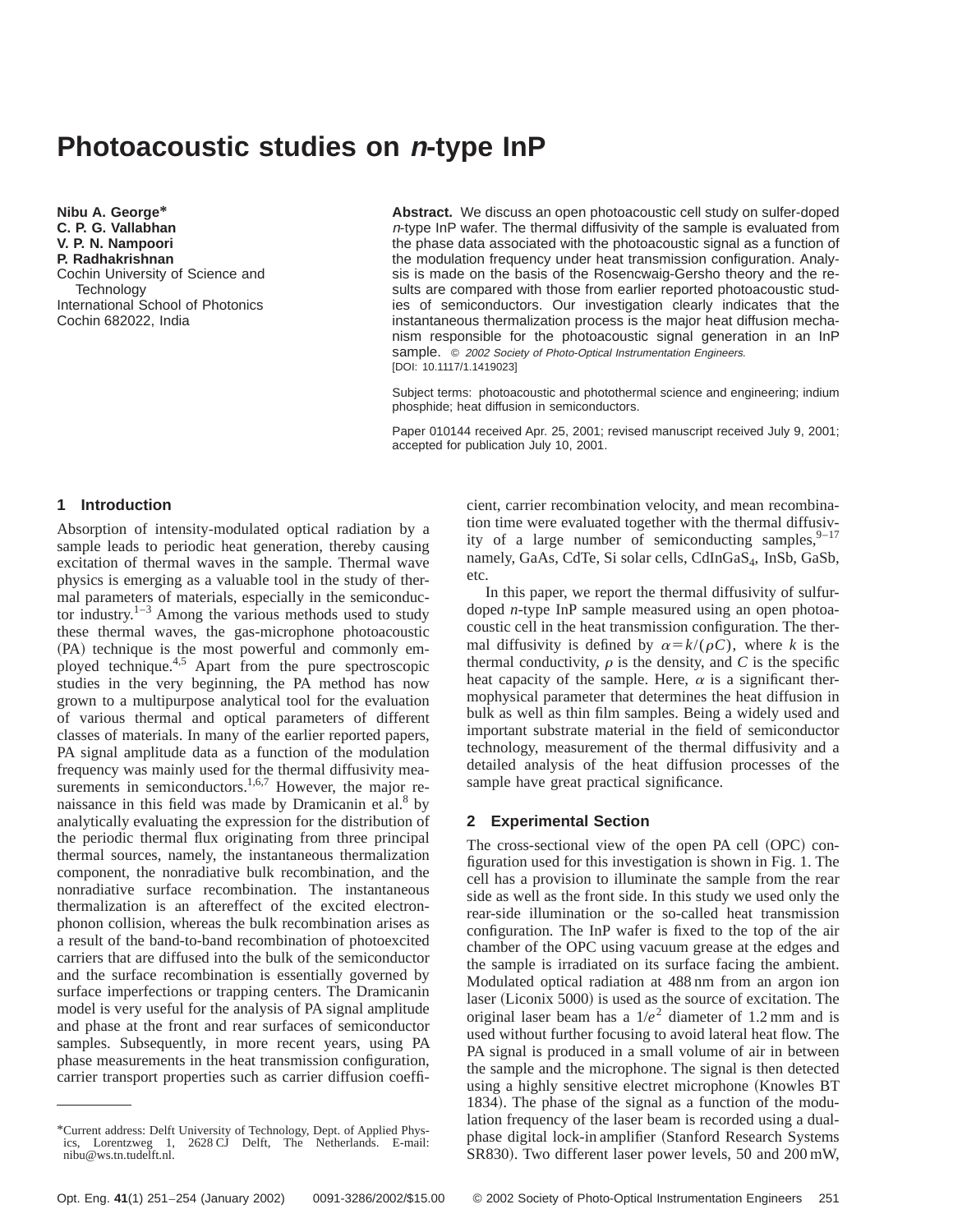

**Fig. 1** Cross-sectional view of the OPC: 1, the microphone; 2, the sample; 3, the acrylic body; and 4, the glass window.

with a stability of  $\pm 0.5$ % are used for the investigations. As the sample has different surface roughnesses on its opposite faces, studies were made with both faces for the laser irradiation.

### **3 Methodology and Results**

As indicated earlier, the heat conduction in a photoirradiated semiconductor sample is mainly contributed by three factors. If the excitation energy is more than the bandgap energy of the semiconductor material, then under certain experimental conditions, the photogenerated carrier recombination processes (surface and bulk) will also contribute to the heat transport. The usually reported order of various thermal diffusion mechanisms in the thermally thick regime of a semiconductor is that the instantaneous thermalization component comes first, followed by the heat transfer by the bulk recombination process, and finally the surface recombination mechanisms. This means that the instantaneous thermalization component will dominate the other two mechanisms in the lower range of modulation frequencies, whereas at very high frequencies the latter two mechanisms will predominate. However, the terms describing the contributions from carrier recombination processes are not discussed here since these mechanisms are found to be absent in this case. $8$  From the 1-D heat flow model of Rosencwaig and Gersho, one can arrive at the expression for the PA signal generated by the pure thermal wave component in the heat transmission configuration  $as<sup>18</sup>$ 

$$
\delta P = \frac{\gamma P_0 I_0 (\alpha_g \alpha_s)^{1/2}}{2 \pi I_g T_0 k_s f \sinh(I_s \sigma_s)} \exp[j(\omega t - \pi/2)]. \tag{1}
$$

If the sample is optically opaque, i.e., if the excitation energy is greater than the bandgap energy, and thermally thick  $(i.e., l<sub>s</sub>a<sub>s</sub> \ge 1),$  then Eq. (1) reduces to

$$
P \approx \frac{\gamma P_0 I_0 (\alpha_g \alpha_s)^{1/2}}{\pi T_0 I_g k_s} \frac{e^{-l_s} (\pi f/\alpha_s)^{1/2}}{f}
$$
  
× exp[ $j(\omega t - \pi/2 - l_s a_s)$ ], (2)



**Fig. 2** OPC phase versus square root of the modulation frequency for InP sample at two different incident laser powers 50 and 200 mW. The plot corresponding to 200 mW is shifted up by 10 deg for the sake of clarity.

where  $l_s$  and  $a_s$  are the sample thickness and the thermal diffusion coefficient, respectively, and the balance of the notation has the usual meaning, as defined in Rosencwaig-Gersho theory.<sup>18</sup> Equation  $(2)$  implies that for a thermally thick sample, the amplitude of the PA signal decreases exponentially with the modulation frequency according to  $(1/f) \exp[-l_s(\pi f/\alpha_s)^{1/2}]$ , while the phase  $\phi$  decreases linearly with  $-l_s(\pi f/\alpha_s)^{1/2}$ . The preceding equation holds only when the contributions from the nonradiative recombination processes are negligible. Hence, the thermal diffusivity  $\alpha_s$  of the sample can be obtained either from the amplitude plot or from the phase plot. Though in many reports the amplitude behavior is used to evaluate the thermal diffusivity of solid disklike samples, the necessary condition for employing this approach is that the detector (microphone) should have flat response over the frequency range of interest. Otherwise, complicated normalization procedures are required as reported by Nikolic et al.<sup>9</sup> However, the nonflat response of the microphone will not affect the phase data and hence it seems to be a simpler and more reliable strategy. But, a major drawback of the phase method is that the phase plot will not obey a linear relationship, as predicted by Eq.  $(2)$  when thermoelastic bending of the sample is a dominant mechanism, which is usually observed with samples having very low thermal diffusivity.<sup>19</sup>

Figure 2 shows the variation of the PA signal phase with the square root of the modulation frequency for two different pump powers. Sulfur-doped *n*-type InP sample grown by the LEC method (Sumitomo Electric Industries, Japan) has a carrier concentration of  $4 \times 10^{18} / \text{cm}^3$ . One surface of the  $350$ - $\mu$ m-thick wafer is polished and etched while the other surface is preetched. From Fig. 2, we can identify a linear portion that satisfies Eq.  $(2)$ . The deviation from the straight-line fit in the low-frequency region is obviously due to the fact that the sample is thermally thin in this regime. From the slope of the plot, we calculated the thermal diffusivity of the sample as  $0.401 ~(\pm 0.005)$  $\text{cm}^2 \text{ s}^{-1}$ . The measured value for the *n*-type InP is slightly less than the thermal diffusivity  $0.4569 \text{ cm}^2 \text{s}^{-1}$  ( $k = 0.68$ )  $W \text{ cm}^{-1} \text{ K}^{-1}$ ,  $\rho = 4.79 \text{ g cm}^{-3}$ ,  $C = 0.3107 \text{ J g}^{-1} \text{ K}^{-1}$  of pristine InP  $(Refs. 20-22)$ . In doped samples, the impuri-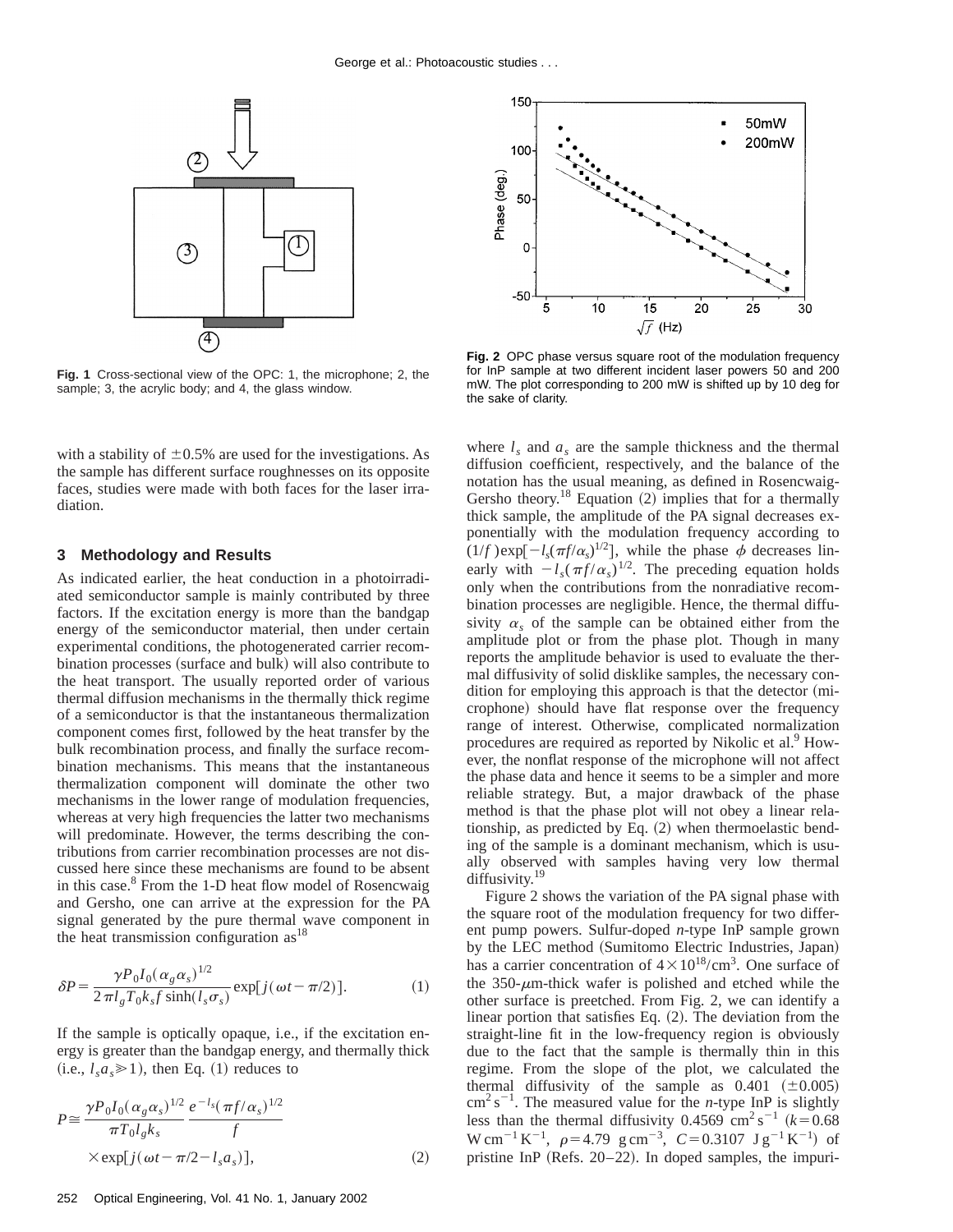

**Fig. 3** OPC phase versus square root of the modulation frequency for InP sample for two different sample surface qualities. Plot corresponding to polished side illumination is shifted up by 4 deg for the sake of clarity.

ties and the associated free carriers can impede heat transport. These scattering processes are complicated by phonon dispersion, which results in a reduction in the phonon group velocities, and consequently a reduced thermal conductivity  $(dif fusivity).$ 

Moreover, the linear dependence of the phase data on the square root of the modulation frequency is an important result that must be analyzed in detail. First, this observation implies that the thermoelastic bending is not a contributing factor to the PA signal. This may be due to the fact that the InP sample possesses moderately high thermal diffusivity and the sample has sufficiently large thickness. Then the heat generated at the irradiating surface is transmitted quickly to the other side without leaving a considerable temperature gradient along the thickness of the specimen. But in the case of materials with low thermal diffusivity, the thermoelastic bending may dominate and in such cases appropriate corrections have to be incorporated in the calculation.19

Note also that in many OPC studies involving a variety of semiconductors, more complex phase behavior with a minimum in the phase plot is reported. $9-17$  This nonlinear behavior of the phase data is attributed to surface and bulk recombination processes of photogenerated carriers in those materials. However, our observation indicates that for this sample, the photogenerated excess carrier recombination processes do not contribute to the PA signal in any significant manner in the frequency range of our investigations. To confirm this we used two different incident laser powers, 50 and 200 mW, and the corresponding phase plots are shown in Fig. 2. However, both plots yield the same value of diffusivity, which supports our arguments. Apart from this, it is a well-known fact that the surface roughness of semiconductor samples has a pronounced influence on the carrier recombination process. To check whether the surface roughness has any influence on the PA signal phase data, we used two different configurations. In the first case, the polished side of the sample was illuminated and the PA signal was detected at the rough side, and in second case, the sample was turned upside down and its rough side was illuminated and the PA signal was detected at the polished side. But the results obtained  $(Fig. 3)$  again lead to the same diffusivity value and this also confirms that throughout the

frequency range of our investigations, the instantaneous thermalisation component is the major contributing factor to OPC signal generation from the present sample. If the photogenerated carrier recombinations (surface and bulk) are contributing to the PA signal, then its influence should be visible within the frequency range of our investigations.<sup>9–17</sup>

### **4 Conclusion**

We measured the thermal diffusivity of *n*-type InP from the phase data of the OPC signal under the heat transmission configuration. In this configuration, the pure 1-D heat flow model of Rosencwaig and Gersho can be used for the thermal diffusivity measurements of solid disklike materials having moderately high diffusivity values. The results of our investigation show that in the case of semiconductor samples, this simple and direct approach can also be applied for the thermal diffusivity measurements, provided the contributions from photogenerated carrier recombination are negligible.

#### Acknowledgments

This work is supported by Netherlands University Federation For International Collaboration (NUFFIC), the Netherlands. The authors would like to thank Prof. J. H. Wolter and Dr. J. E. M. Haverkort, Technical University of Endhovan, the Netherlands, for providing the sample. One of the authors (NAG) wishes to acknowledge the Cochin University of Science and Technology for providing financial assistance.

#### References

- 1. A. Mandelis, *Photoacoustic and Thermal Wave Phenomena in Semi-*
- conductors, North-Holland, New York (1987).<br>2. H. Vargas and L. C. M. Miranda, "Photoacoustic and related photo-<br>thermal techniques," *Phys. Rep.* **161**, 43 (1988).<br>3. E. K. M. Siu and A. Mandelis, "Combined photoacoustic
- and electronic transport phenomena in crystalline n-type Cds. II. Theory," Phys. Rev. B 34, 7222 (1986).
- Theory," Phys. Rev. B 34, 7222 (1986).<br>
4. I. Delgadillo, M. Vargas, A. Cruz-Orea, J. J. Alvarado-Gil, R. Baquero, F. Sánchez-Sinencio, and H. Vargas, "Photoacoustic CdTe surface characterization," Appl. Phys. B: Lasers Op
- sivity in the isotropic phase of certain comb-shaped polymers," *J.* Phys.: Condens. Matter 13, 365 (2001).
- *Phys.: Condens. Matter* **13**, 365 (2001).<br>6. I. Delgadillo, A. Cruz-Orea, H. Vargas, A. Calderon, J. J. Alvarado-<br>Gil, and L. C. M. Miranda, "Photoacoustic technique for monitoring
- the thermal properties of porus silicon," *Opt. Eng.* **36**(2), 343 (1997).<br>7. M. E. Rodriguez, O. Zelaya-Angel, J. J. P. Bueno, S. Jimenez-Sandoval, and L. Tirado, "Influence of Te inclusions and precipitates on the crystalline and thermal properties of Cdte single crystals,'' *J.*  $C$ ryst. Growth 213, 259 (2000).
- 8. M. D. Dramicanin, Z. D. Ristovski, P. M. Nikolic, D. G. Vasiljevic, and D. M. Todorovic, ''Photoacoustic investigation of transport in semiconductors: Theoretical and experimental study of Ge single crystal," *Phys. Rev. B* **51**, 14226 (1995).
- 9. P. M. Nikolic, D. M. Todorovic, A. I. Bojicic, K. T. Radulovic, D. Urosevic, J. Elazar, V. Blagojevic, P. Mihajlovic, and M. Miletic, ''Transport properties of carriers in GaAs obtained using the photoacoustic method with the transmission detection configuration,'' *J. Phys.: Condens. Matter* 8, 5673 (1996).
- 10. T. Ikari, A. Fukuyama, K. Maeda and K. Futagami, ''Photoacoustic signals of *n*-type GaAs layers grown by molecular-beam epitaxy on semi-insulating substrates," *Phys. Rev. B* **46**, 10173 (1992). 11. A. Pinto Neto, H. Vargas, N. F. Leite, and L. C. M. Miranda, "Pho-
- toacoustic characterization of semiconductors: transport properties and thermal diffusivity in GaAs and Si," *Phys. Rev.*  $4\hat{1}$ , 9971 (1990). 12. I. Riech, E. Marin, P. Diaz, J. J. Alvarado-Gil, J. G. Mendoza-Alvarez,
- H. Vargas, A. Cruz-Orea, M. Vargas, and J. Bernal-Alvarado, ''On the use of the photoacoustic technique for monitoring the doping concentration dependence of the surface recombination velocity,'' *Phys. Status Solidi A* 169, 275 (1998).